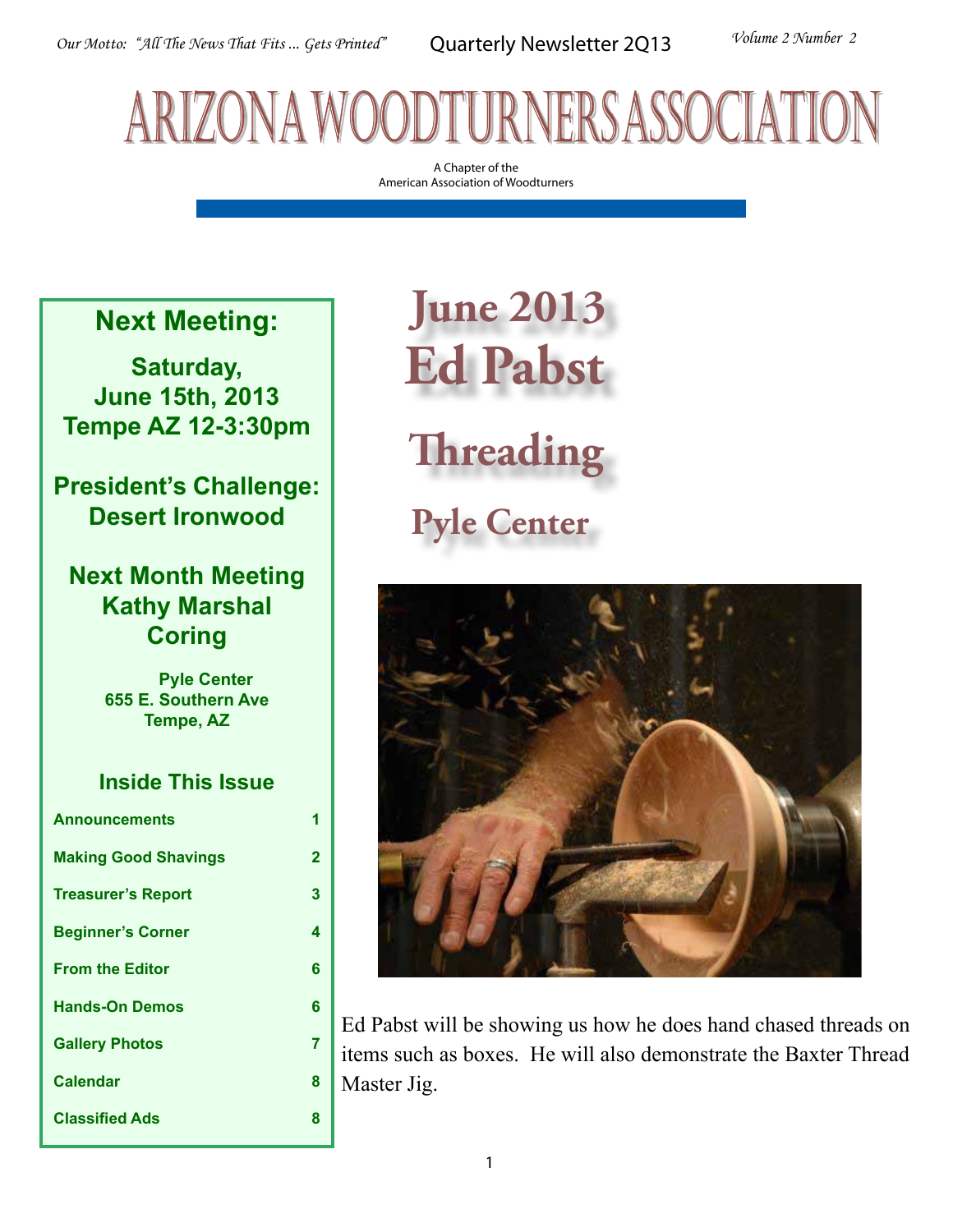# making no Shavings President's message by Jason Clark

**Why woodturning?**

**A quick trip to any local woodworking supply store will show you the number of different specialties of woodworking. Furniture, carving, scroll sawing, intarsia, marquetry, luthiery, woodturning, and numerous others. While there are some people that can do all of these specific topics I think most people choose to focus on just a couple of their favorites. I've gone one step further and solely focus on woodturning.**

**My singular focus of woodturning is in part because I don't need a ton of specialty equipment. I really only need a lathe and some gouges. I have some additional equipment to make things easier and faster (band saw, chain saw, grinder, vacuum pump, etc) but** 

**I don't really have a need for specialized equipment like hand planes, drum sander, planer, router, miter saw, mortiser, or even a table saw. I also enjoy woodturning because for the most part I don't need to measure. If the bowl I'm working on is ¼" shorter or ½" narrower than the maximum diameter of the blank I started with I'm the only person that will ever know. If a pair or a set of bowls are ¼" different diameter the difference really isn't that noticeable, but I guarantee you that If I'm making a door for a cabinet and one of the rails or stiles is ¼" shorter than the others it will stand out like a sore thumb. With woodturning I can also get instant gratification. If I want to go out to my shop tonight and turn a pen or**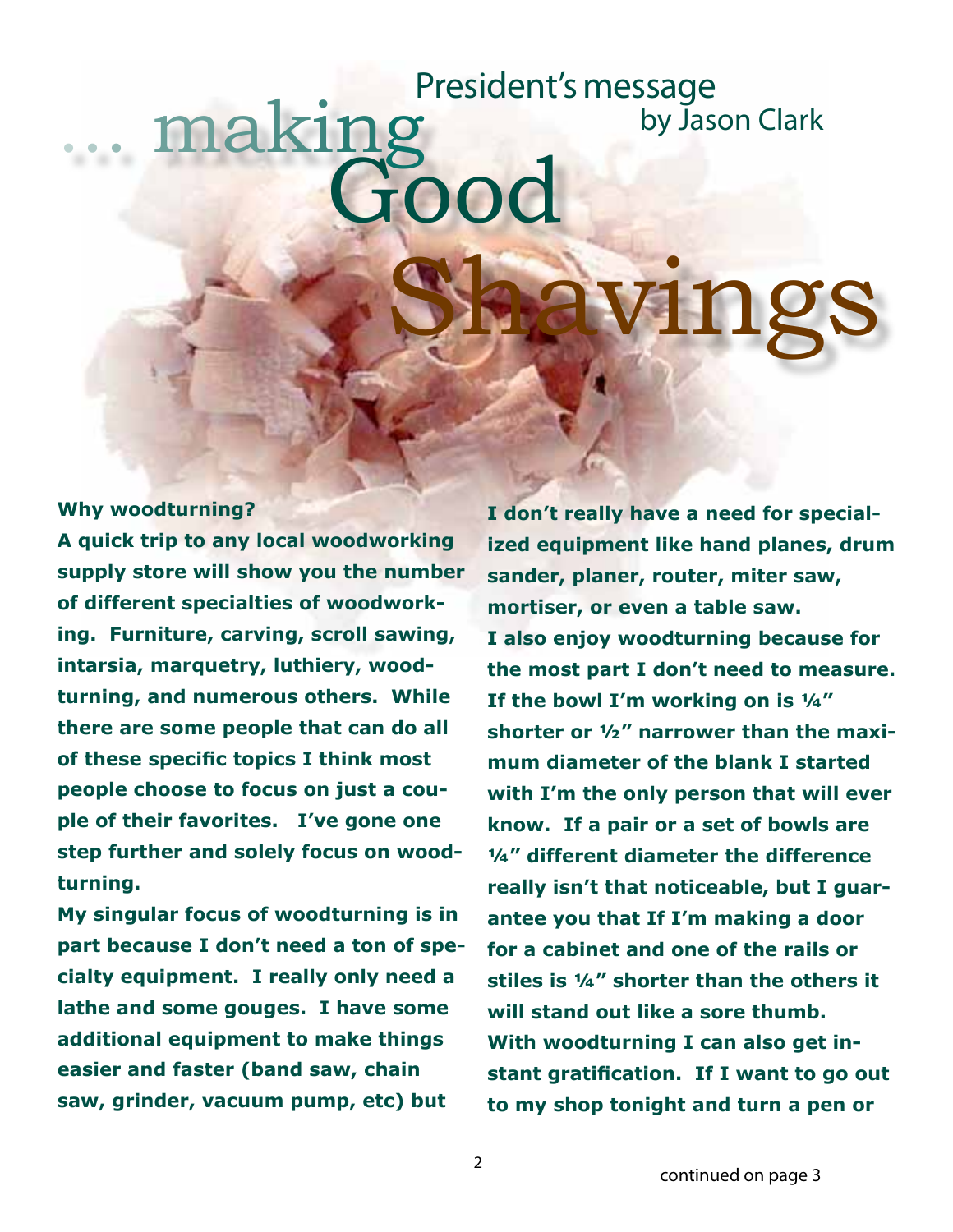**a lidded box or even a bowl I can do that. That's simply not possible for someone that makes custom furniture or a large intarsia or marquetry projects where days or weeks can go into a single piece.** 

**Lastly for many of our projects we don't need dozens of board feet of expensive kiln dried lumber or expensive sheets of veneer. For the most part I'm perfectly happy turning firewood and in the rare event when I do purchase wood for a special project I can usually count the number of board feet in a blank on one hand. We're also able to make use of relatively small blocks of woods; including expensive exotics that would simply be scrap for most non-woodturners.** 

 **Now it's your turn. I want to hear why you chose to focus on woodturning or why I should consider expanding my focus beyond woodturning.**

### **Jason Clark**

### **President, Arizona Woodturners Association**



| <u>Mar. 2013</u> | <b>Start</b>  | <b>Debits</b> | <b>Credits</b> | <b>Transfers</b> | Total       |
|------------------|---------------|---------------|----------------|------------------|-------------|
| <b>Checking</b>  | \$55,311.79   | \$29,948.05   | \$8,097.78     | \$(28,000.00)    | \$5,461.52  |
| <b>Savings</b>   | \$9,321.15    | \$-           | \$0.33         | \$28,000.00      | \$37,321.48 |
| Total            | \$64,632.94   | \$29,948.05   | \$8,098.11     | \$-              | \$42,783.00 |
| <b>Net</b>       | \$(21,849.94) |               |                |                  |             |

**NotesDebits are primarily DWR related expenses**

| <u>Apr. 2013</u> | Start        | <b>Debits</b> | <b>Credits</b> | <u>Transfers</u> | <b>Total</b> |
|------------------|--------------|---------------|----------------|------------------|--------------|
| <b>Checking</b>  | \$5,461.52   | \$2,411.11    | \$628.08       | \$-              | \$3,678.49   |
| <b>Savings</b>   | \$37,321.48  | \$-           | \$0.92         | - S              | \$37,322.40  |
| <b>Total</b>     | \$42,783.00  | \$2,411.11    | \$629.00       | \$-              | \$41,000.89  |
| <b>Net</b>       | \$(1,782.11) |               |                |                  |              |

**NotesDebits are 2013 AWA symposium costs and equipment donation to Highland High** 

| <b>May 2013</b>          | <b>Start</b> | <b>Debits</b> | Credits  | <b>Transfers</b> | <b>Total</b> |
|--------------------------|--------------|---------------|----------|------------------|--------------|
| <b>Checking</b>          | \$3,678.49   | \$866.35      | \$108.25 | S-               | \$2,920.39   |
| <b>Savings</b>           | \$37,322.40  | \$-           | \$0.95   | S-               | \$37,323.35  |
| <b>Total</b>             | \$41,000.89  | \$866.35      | \$109.20 | \$-              | \$40,243.74  |
| <b>Net</b><br>\$(757.15) |              |               |          |                  |              |

**NotesDebits are primarily 2013 AWA symposium costs** 

| <b>June 2013 MTD</b>   | <b>Start</b> | <b>Debits</b> | <b>Credits</b> | <u>Transfers</u> | <b>Total</b> |
|------------------------|--------------|---------------|----------------|------------------|--------------|
| <b>Checking</b>        | \$2,920.39   | \$167.59      | \$167.00       | S-               | \$2,919.80   |
| <b>Savings</b>         | \$37,323.35  | $S-$          | S-             | \$-              | \$37,323.35  |
| <b>Total</b>           | \$40,243.74  | \$167.59      | \$167.00       | \$-              | \$40,243.15  |
| <b>Net</b><br>\$(0.59) |              |               |                |                  |              |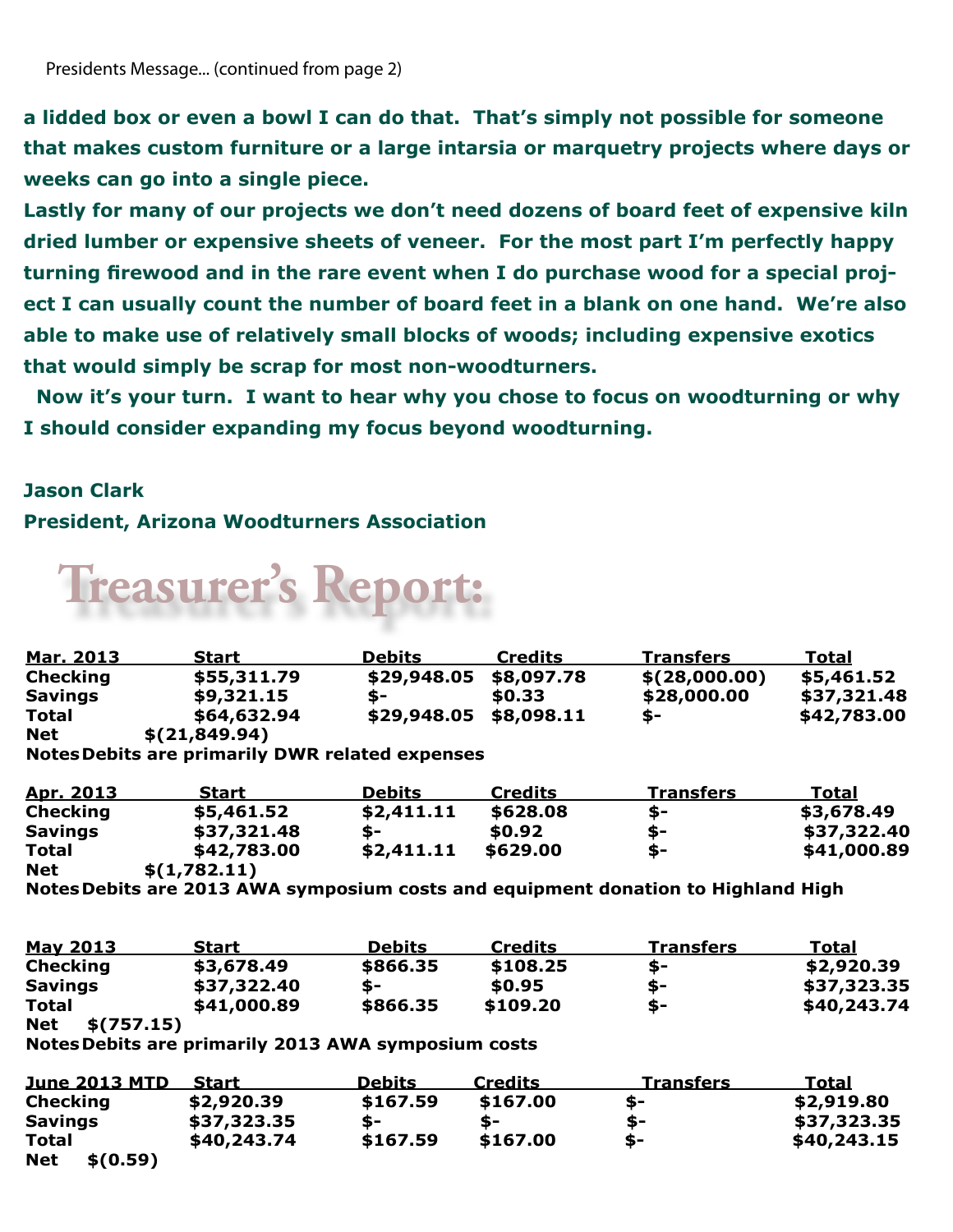



## Beginner's Corner:

When most people start woodturning they tend to make a lot of mistakes. I know I've made my fair share over the years. Here's some of the most common mistakes and how you can avoid them. 1) Using dull tools. Most tools need to be sharpened on a regular basis. This is particularly true when cutting harder wood, wood with bark, and wood with high mineral content. If you think your tool is getting dull you're wrong – it was dull 5 minutes ago. If you have 2 bowl gouges try this experiment. Sharpen both of them, then use the first one until you think it's dull. At that point immediately switch to the freshly sharpened gouge. The difference in the ease of the cut and the quality of the cut surface is remarkable. Stepping away to the grinder, even for a minute allows us to forget just how much extra effort and force we were using when trying to make the dull tool cut. 2) Turning at too slow speed. In my opinion faster (but not unsafe) turning speeds result in better, smoother cuts with less tear out. My belief is that the tool has less time to react to differences in grain direction and density. This is particularly true of off center or multi axis cuts where your tool is not in contact with the wood surface all of the time.

3) Approaching the wood in the wrong direction (part 1). Wood has grain and that grain dictates the direction that we should cut. On the outside of a typical side grain bowl this is from the foot up to the rim. On the inside of a bowl it's from the rim towards the center. Cutting the opposite direction on either of these cuts tends to lift and tear the fibers instead of shearing them cleanly. 4) Approaching the wood in the wrong direction (part 2). The majority of beginning turners (and plenty of experienced ones) mount a side grain square bowl blank on the lathe and then turn it into a cylinder before shaping the outside of a bowl. See figure 1. This requires cutting directly into the end grain twice per revolution and also puts the turner directly in the line of fire. Instead approach the bowl from the bottom and cut up to the rim at about a 45 degree angle. See figure 2. This bottom corner is where the majority of the wood needs to be removed and it gets you to the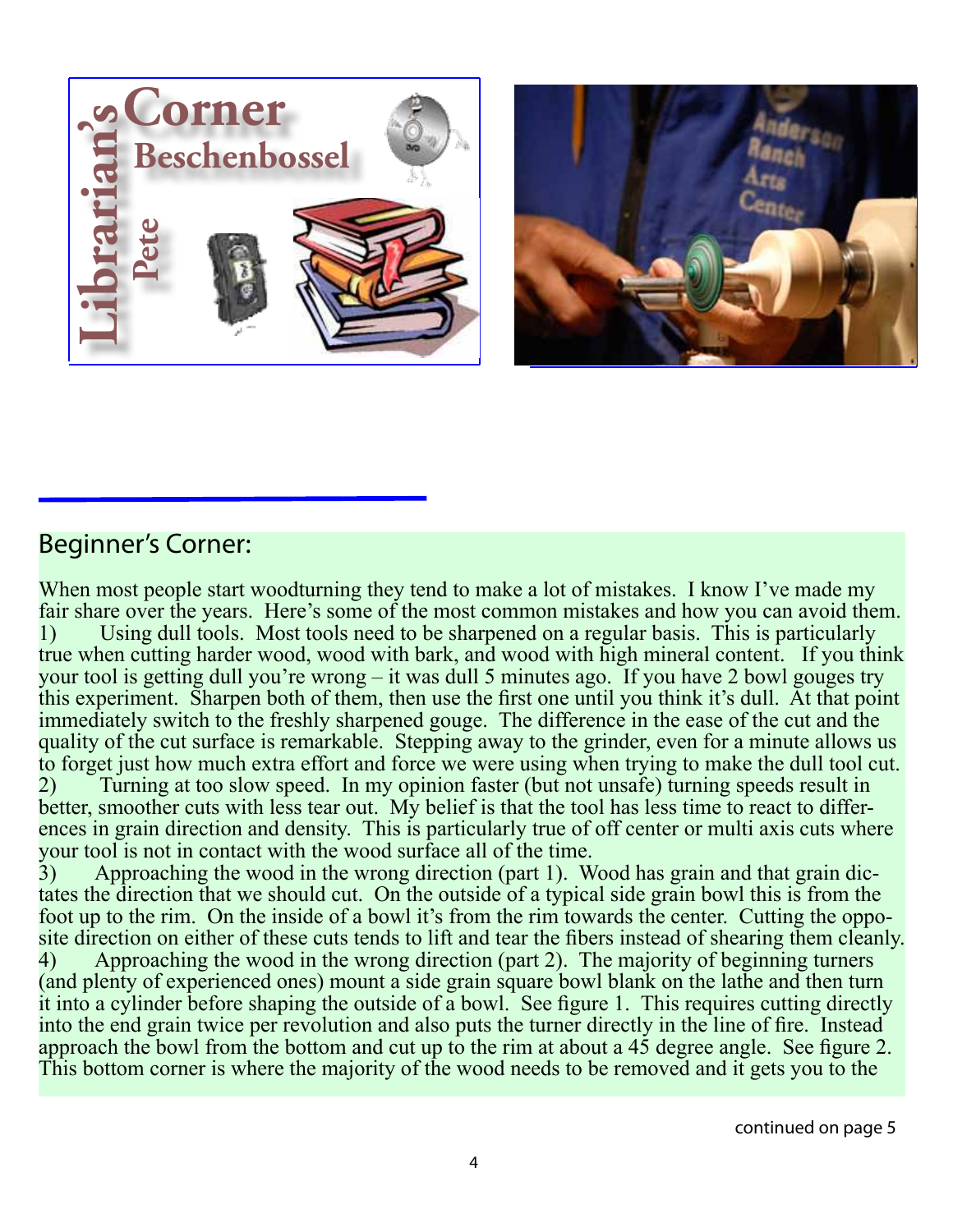Beginner's Corner ... (continued from page 4)

bowl shape faster and easier because you're not cutting directly into the end grain and it also helps keep you out of the line of fire. By the time the outside of the bowl is shaped the entire piece is round anyway so there's no need to first turn it into a cylinder.<br>5) Approaching the wood in the wrong direction (part 3). Most of

Approaching the wood in the wrong direction (part 3). Most of the bowls that we turn are turned in a side grain orientation. A log is ripped in half to give us 2 half logs, each of which can be turned into a bowl. When ripping a log in half with a chain saw don't stand it on end and cut directly into the end grain, instead lay the log on its side and cut through the side of the log. The opposite is true with a band saw, stand the log on end and cut through the side of the log. Either way be very careful and keep hands and feet clear at all times.

Welcome to the wonderful world of Woodturning! Jason Clark



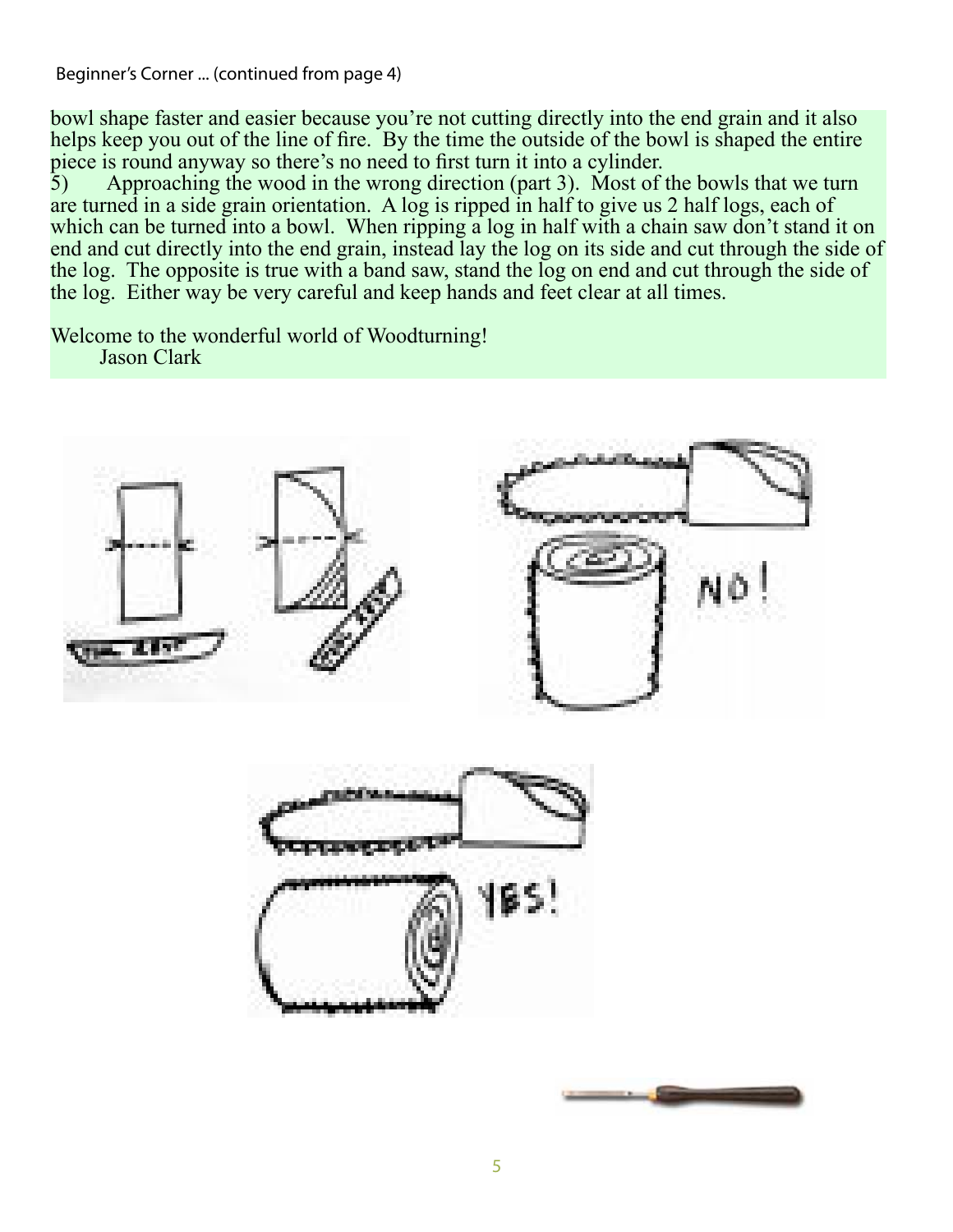# ... from the Editor



As the summer heat has set in and the garage is too hot to work in I have been thinking of the past year the club has had. The Desert Woodturning Roundup was a great success. This was my second DWR and I always come away with way more ideas than I have time. The club had great one day demo's from Bonnie Klein and David Ellsworth. I was lucky to be one of the people who also took a one day class with David. Then there was the Richard Raffan class after the DWR. I was doubly lucky to be able to spend a day with Richard and five other students. Richard has a special knack for teaching. We also as a group said our goodbye's to Dale Nish who will be missed in the woodturning community.

Looking ahead the club has an exciting next twevle months for its members. We have an all-day demo in November with Mark St. Leger. Then next year we will need every club members help when we are the host club for the 2014 annual AWA Symposium in June. It will take help from each and every one of you to be a success. I encourage you to consider volunteering.

Please e-mail me or call me with ideas or articles. **Chip**



## AWA Hands-on **Demonstrators** Mark St. Leger Nov. 2013



Woodturning is an art that should be explored and felt with each piece of wood we have the good fortune to work with. Artistic inspiration for me presents itself in many ways. When I allow myself to slow down, I become more aware of the natural beauty that surrounds us. I am amazed by the movement of water as it slowly carves and gently sculpts the ever changing shorelines. I continue to be humbled and in awe over the wonders I encounter while paddling in my kayak. Keeping an open mind while developing a new piece begins a journey worth traveling.

> AWA Membership Benefits-Discounts: Woodworkers Source, Woodcraft, Rockler, Timber Woodworking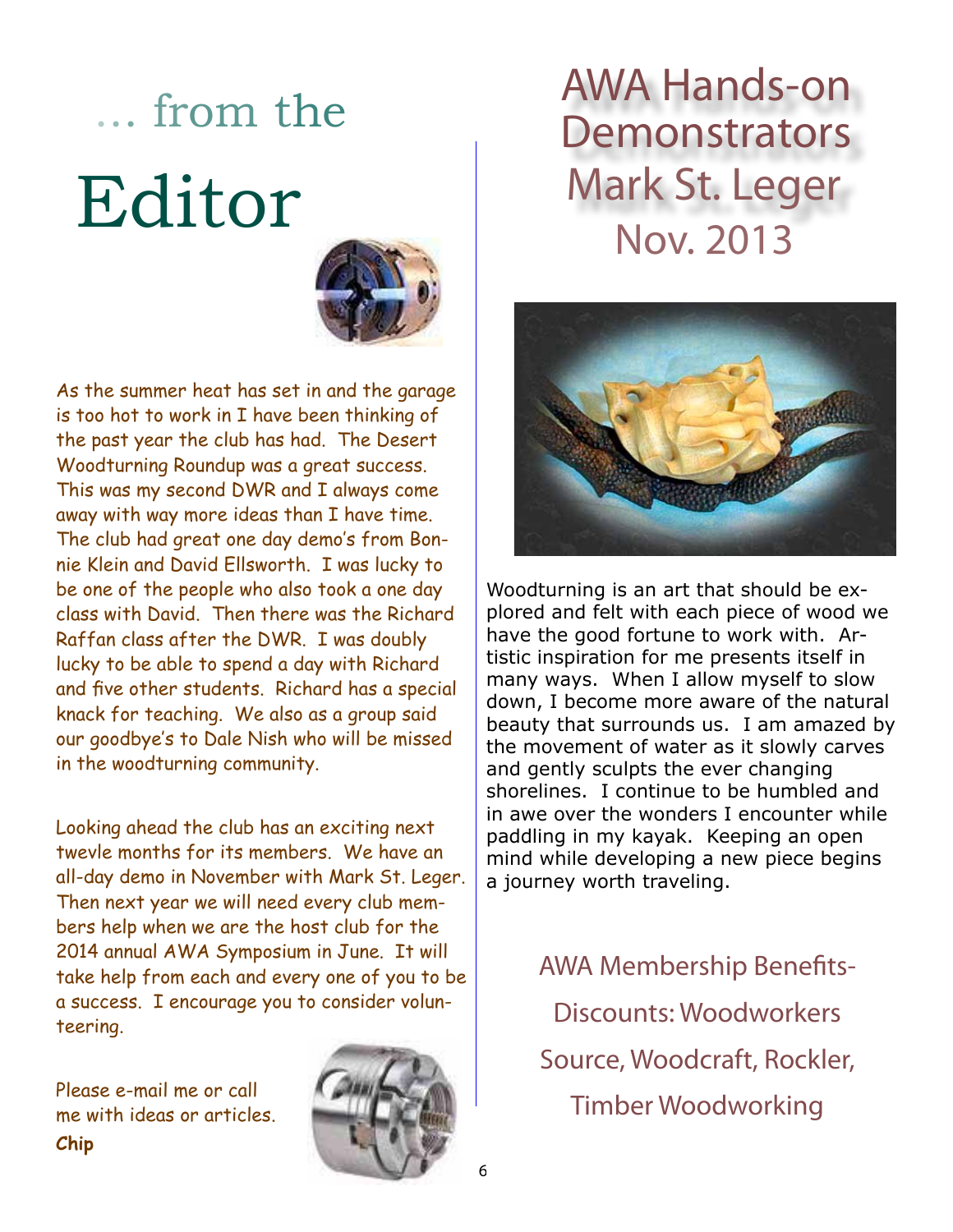# American Woodturners Association Phoenix June 2014

The annual AAW symposium is the highlight of the woodturning year, meeting in different locations throughout the United States. It has become the most attended woodturning event worldwide. Each symposium features three days of woodturning demonstrations and meetings, led by several talented experts:

 Internationally known woodturners The highest quality woodturning instructors Knowledgeable local talent

Multiple rotations are held simultaneously so attendees have many different types and styles of woodturning demonstrations available. Many of the demonstrations are held multiple times so the attendee has the opportunity to attend sessions they may have missed.

Each symposium has had a unique flavor, but most of them have the following features: A rotation schedule of more than 100 classroom-type demonstrations and panel discussions, hosted by the world's best woodturning professionals. An instant gallery like no other on earth, with up to three pieces submitted by each attendee. A Saturday night banquet. The Friday Special Interest Night, where like-minded turners get together for some fun. An auction of tools, wood, and fine woodturnings. Funds from the auction fund scholarships for woodturning education. The largest woodturning tradeshow anywhere, including tool and lathe manufacturers, vendors of wood and other materials, and suppliers related to woodturning.





## Club Demo's



## Woodturning



Top left and right side photo Michael Hosaluk. Center photo Richard Raffan. Bottom left photo David Ellsworth.